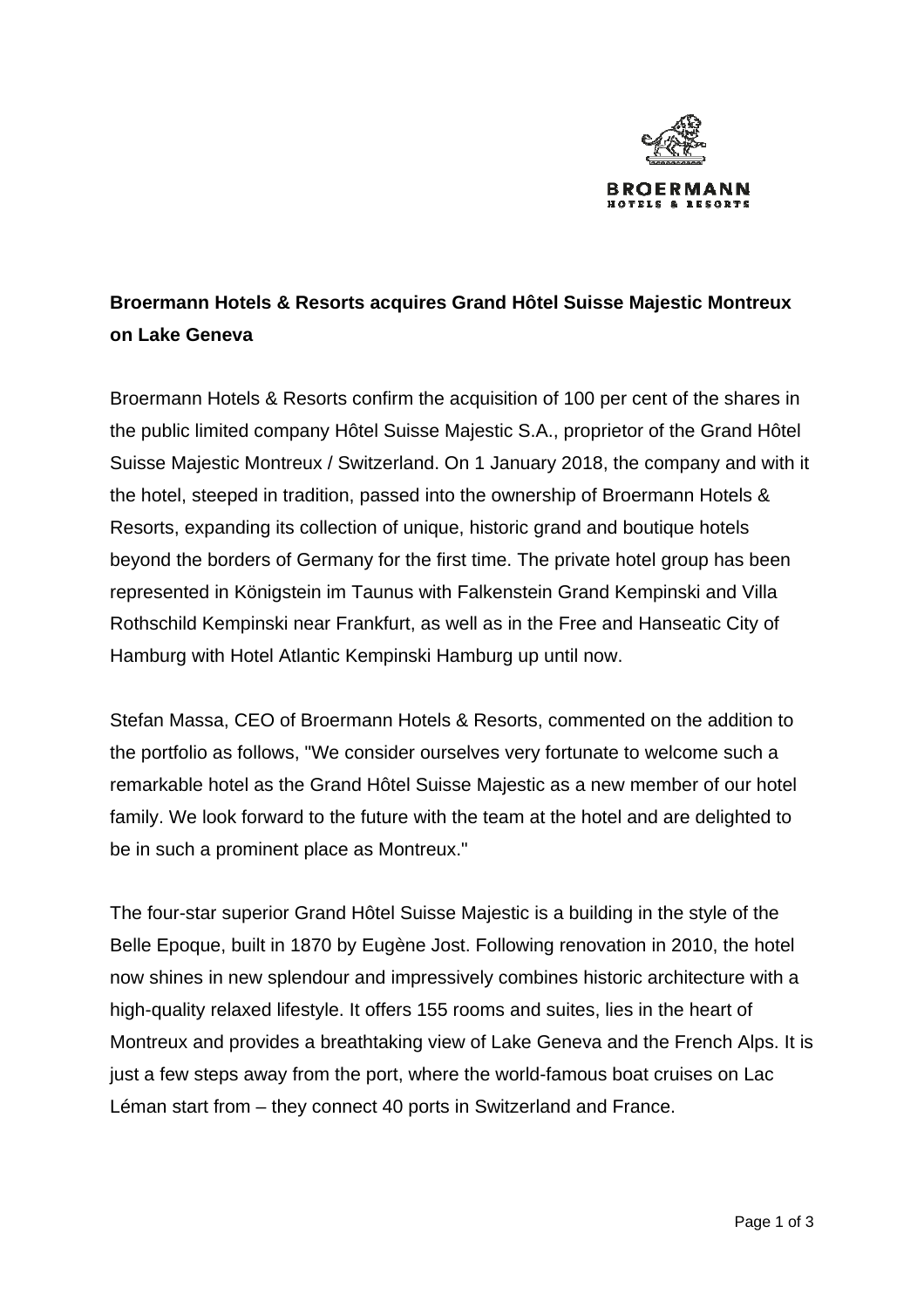In addition to the familiar high standards of the Swiss hotel industry, culinary delights are the hallmark of the Grand Hôtel Suisse Majestic in Montreux: The "45" restaurant, a dream restaurant with a unique view of the Alpine scenery, unites culinary and scenic delights every day at lunch and dinner. Six stylish meeting rooms each provide capacity for up to 30 guests while the Salon Riviera offers meeting and event options for up to 100 people. On top of that, the historic hotel ballroom is the perfect setting for exclusive events and weddings for parties of up to 220 guests.

The family company, Broermann Hotels & Resorts, is delighted that it can now contribute its passion for the hotel industry in Montreux as well. Stefan Massa: "First and foremost it is important for us to be a professional, committed, trustworthy partner to the team at the Grand Hôtel Suisse Majestic. Integration into the city of Montreux, the proximity to the people who live here, the region and Switzerland, are and remain essential for the Grand Hôtel Suisse Majestic."

Königstein im Taunus / Montreux, 19. April 2018

## **Press contact**

Lars Leyendecker Cord Schellenberg Director of Business Development & Communications Schellenberg & Kirchberg PR Broermann Hotels & Resorts Phone +49 6174 909046 Phone +49 40 593 50 500 press@broermann-hotels.com press@broermann-hotels.com

## **Images for editorial use can be found here:**

http://www.broermannhotels.com/hotels/View\_on\_Grand\_Hotel\_Suisse\_Majestic\_Montreux.jpg

http://www.broermannhotels.com/hotels/View\_Lac\_Leman\_Grand\_Hotel\_Suisse\_Majestic\_Montreux.jpg

http://www.broermannhotels.com/hotels/Executive\_Suite\_Grand\_Hotel\_Suisse\_Majestic\_Montreux.jpg